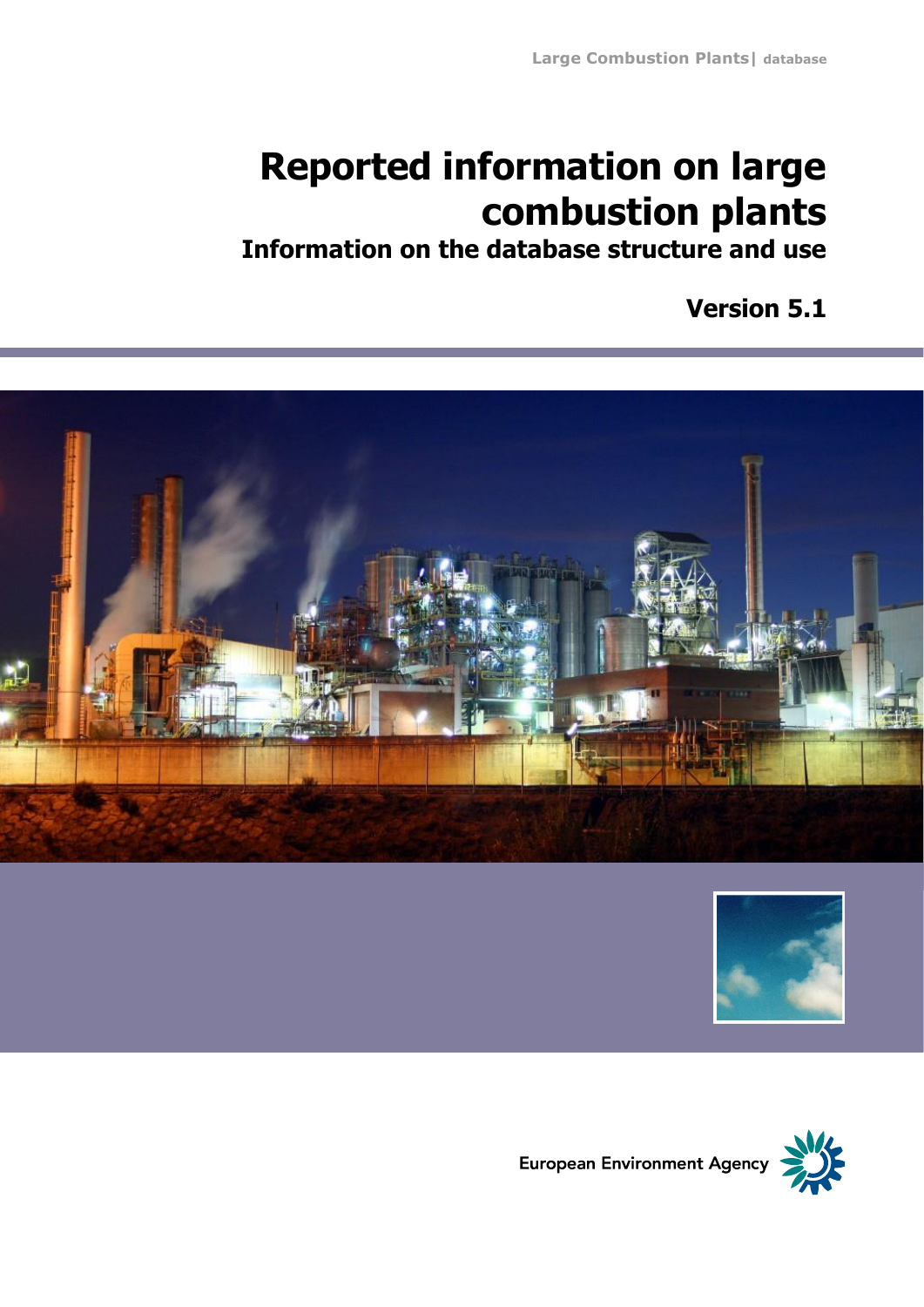Cover design: EEA Cover photo: Jorge Franganillo, Creative Commons Attribution 2.0 Generic [\(https://goo.gl/rqHYk6\)](https://goo.gl/rqHYk6) Layout: EEA

## <span id="page-1-0"></span>**Acknowledgments**

The compilation of the database and this document was done in cooperation with the European Topic Centre on Air Pollution, Transport, Noise and Industry. The main contributor to the data compilation is Ilona Dvořáková (Czech Hydrometereological Institute).

The dataflow is managed by Daniel Montalvo (EEA), please refer to him for further enquiries [\(daniel.montalvo@eea.europa.eu\)](mailto:daniel.montalvo@eea.europa.eu).

## <span id="page-1-1"></span>**About the database**

This database contains plant-by-plant data on Large Combustion Plants (LCP) for the years 2004 to 2015 (reported under the LCP Directive 2001/80/EC) and 2016-2017 (reported under the Industrial Emissions Directive 2010/75/EU). The data include rated thermal input, annual energy input and emissions of SO<sub>2</sub>, NO<sub>x</sub> and dust. In addition, information on derogations under the Industrial Emissions Directive provided.

The data for 2004 to 2012 were reported by EU Member States to the European Commission. Data from 2013 onwards were reported to the EEA. The EEA implemented a two-tiered quality assurance process to identify inconsistences and including a comparison with data reported under the European Pollutant Release and Transfer Register (E-PRTR).

Data reported for the years 2007 to 2012 were checked for consistency/completeness by an external consultant on behalf of the European Commission. For the data of 2004 to 2006, no such checks were carried out and these data may be inconsistent or incomplete in some cases.

## <span id="page-1-2"></span>**What is new in version 5.1**

Version 5 is based on the reporting requirements of Article 72.3 of the Industrial Emissions Directive (IED). Compared to the previous version, additional fuels have been introduced. Information on derogations under the IED is also included, whereas information on derogations under the LCP Directive are no longer included in this database.

Version 5.1 contains data reported by countries on 2017 and corrections from precious years. The data from Austria was not received in time and it is therefore missing in the release. Luxembourg has confirmed that the only LCP present in that territory no longer operates and it is therefore absent from the dataset as from 2017 reporting year.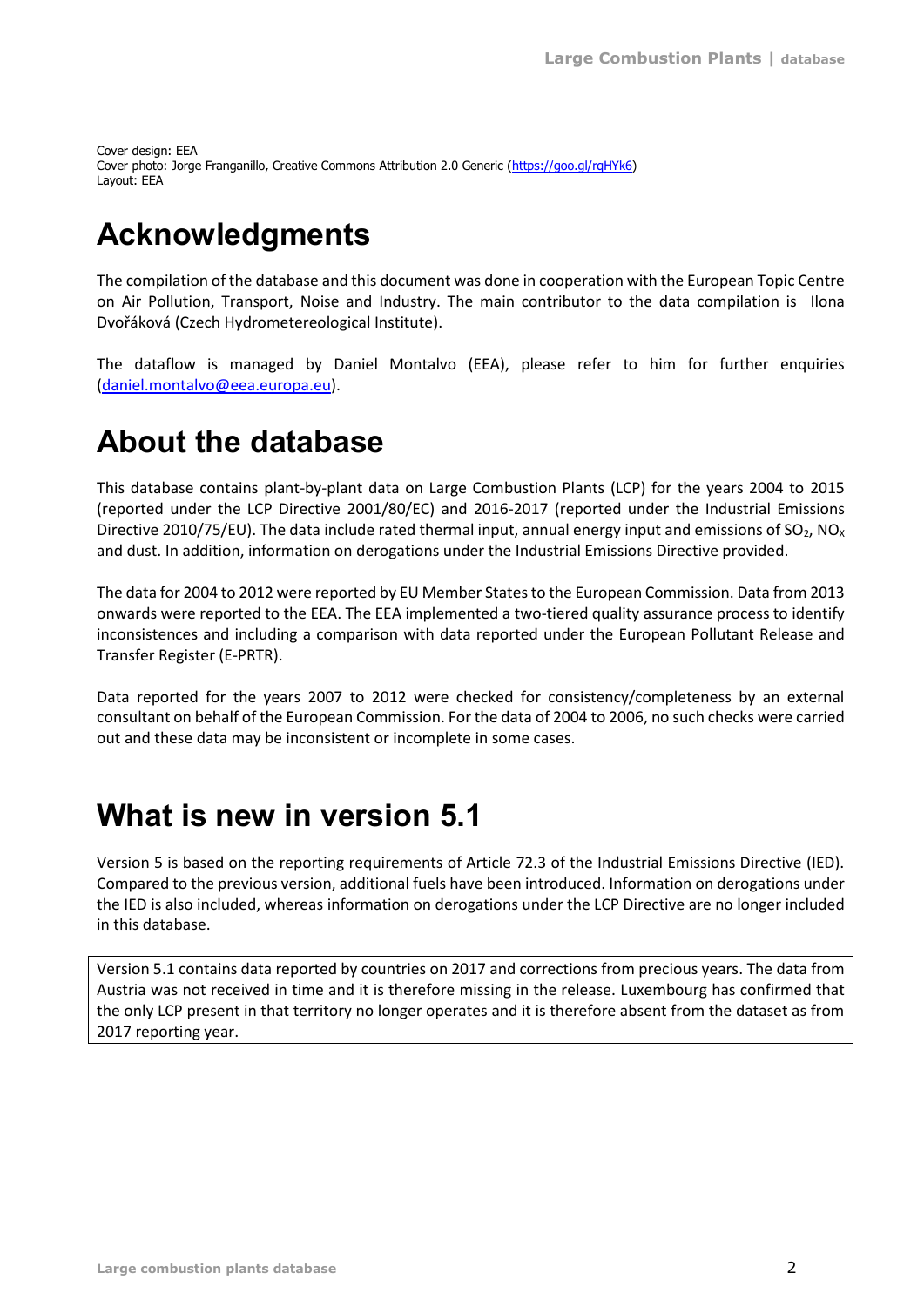## <span id="page-2-0"></span>**Table of contents**

| 2 <sup>7</sup> |  |  |  |  |  |  |
|----------------|--|--|--|--|--|--|
| $\mathbf{3}$   |  |  |  |  |  |  |
|                |  |  |  |  |  |  |
|                |  |  |  |  |  |  |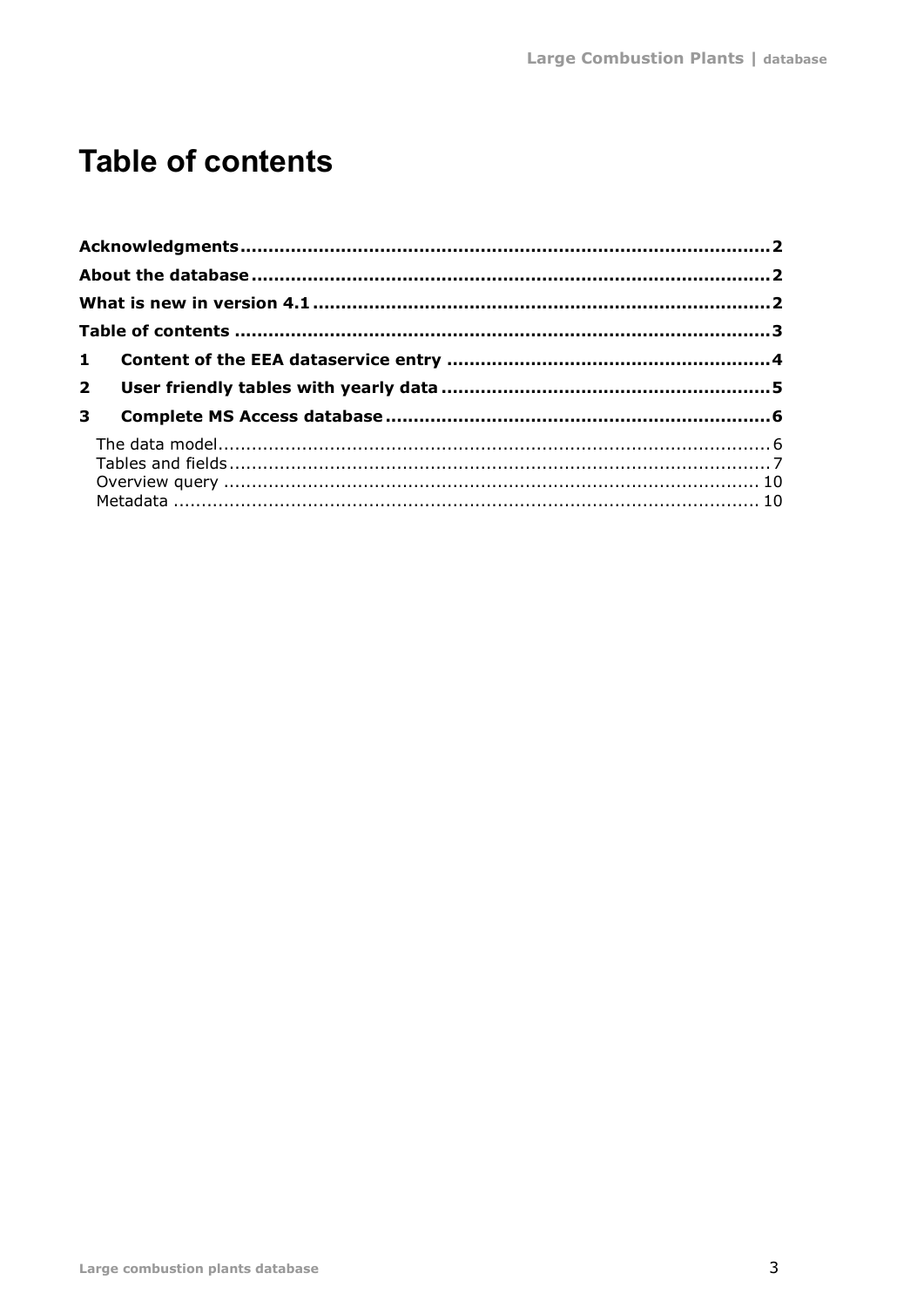## <span id="page-3-0"></span>**1 Content of the EEA dataservice entry**

The EEA dataservice is the section of the EEA website where datasets are made available to the public. The permanent link to the dataset on Large combustion plants is this one: [https://www.eea.europa.eu/ds\\_resolveuid/DAT-149-en](https://www.eea.europa.eu/ds_resolveuid/DAT-149-en)

The link always presents the latest version available but the user can also navigate to older versions using the relevant option in the fiche (see Figure 1). Figure 2 provides an overview of the various files that are offered in the fiche of the latest version of the dataset.

#### **Figure 1 Option in the navigation panel to browse dataset versions**

| <b>% Permalinks</b>                                                                                                                                                                                                                                                                                                                                                  |  |
|----------------------------------------------------------------------------------------------------------------------------------------------------------------------------------------------------------------------------------------------------------------------------------------------------------------------------------------------------------------------|--|
| <b>D</b> Older versions                                                                                                                                                                                                                                                                                                                                              |  |
| 04 Aug 2016 - Reported data on large combustion plants covered by Directive 2001/80/EC<br>04 Aug 2016 - Reported data on large combustion plants covered by Directive 2001/80/EC<br>04 Aug 2016 - Reported data on large combustion plants covered by Directive 2001/80/EC<br>09 Mar 2016 - Reported data on large combustion plants covered by Directive 2001/80/EC |  |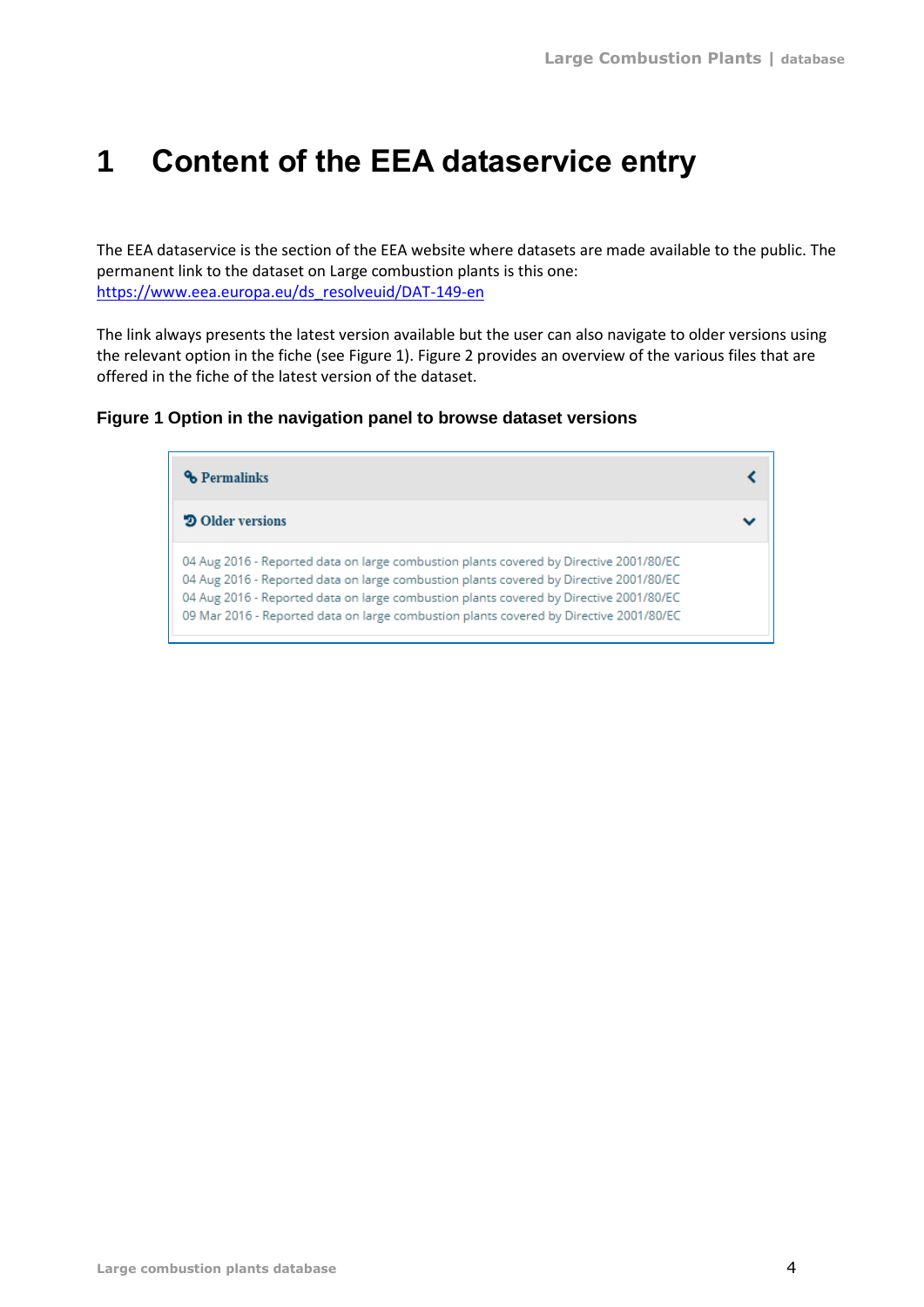### **Figure 1 Overview of the content of the fiche of this dataset entry**



## <span id="page-4-0"></span>**2 User friendly tables with yearly data**

The user-friendly tables are an extract of the database containing the most relevant fields and provided in Excel format. It extracts the data for each year in an independent sheet. This presentation of the data is meant to help those users who are not familiar with Microsoft Access. As depictied in [Figure 2,](#page-5-2) the tab control at the bottom of the Excel window allows to browse the different years. The coulums are filtered so that the user can e.g. define a specific set of countries or restrict the sizes of the plants presented. The sheet for 2016 and 2017 contains more categories of fuel as the reporting requirement distinguished further on this aspect.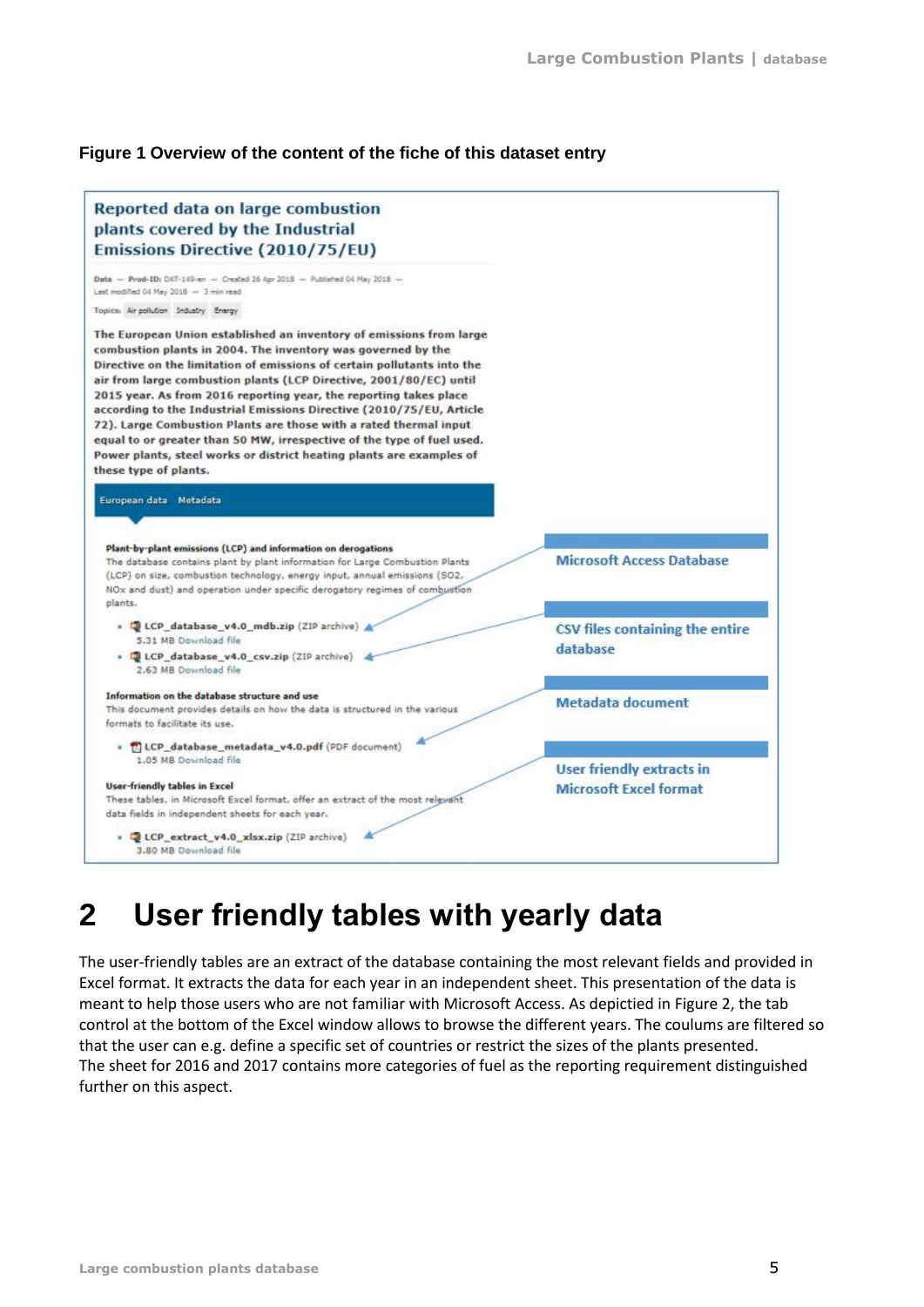| $\overline{1}$<br>MemberState | ReferenceYear              | Plant ID   PlantName             | <b>MWth</b> |                       |                       | Biomass OtherSolidFuelsCoke OtherSolidFuelsPatentFuels OtherSolidFuelsTar |                      | OtherSolidFuelsOther |                     |                    |                    | OtherSolidFuels   LiquidFuels   NaturalGas   OtherGasesBlastFurnaceGas   OtherGasesCokeOvenGas |                      |
|-------------------------------|----------------------------|----------------------------------|-------------|-----------------------|-----------------------|---------------------------------------------------------------------------|----------------------|----------------------|---------------------|--------------------|--------------------|------------------------------------------------------------------------------------------------|----------------------|
| $2$ AT                        | 2016 AT0001                | <b>Energie AG</b>                | 710         | $\bullet$             | $\bullet$             | $\Omega$                                                                  | $\circ$              | $\Omega$             | $\circ$             | $\circ$            | 3815.02            | $\bullet$                                                                                      | $\circ$              |
| $3$ AT                        | 2016 AT0002                | EVN AG, EVN                      | 325         | $\bullet$             | $\bullet$             | $\circ$                                                                   | $\circ$              | $\bullet$            | $\circ$             | $\bullet$          | 1283.83            | $\bullet$                                                                                      | $\circ$              |
| $4$ AT                        | 2016 AT0003                | WIEN                             | 358         | $\bullet$             | $\bullet$             | $\Omega$                                                                  | $\Omega$             | $\Omega$             | $\Omega$            | 0.44               | 56.43              | $\Omega$                                                                                       | $\bullet$            |
| $5$ AT                        | 2016 AT0005                | <b>Trans Austria</b>             | 62          | $\Omega$              | $\Omega$              | $\Omega$                                                                  | $\Omega$             | $\Omega$             | $\Omega$            | $\Omega$           | 599.96             | $\Omega$                                                                                       | $\circ$              |
| $6$ AT                        | 2016 AT0006                | <b>Trans Austria</b>             | 62          | $\Omega$              | $\Omega$              | $\Omega$                                                                  | $\Omega$             | $\Omega$             | $\Omega$            | $\Omega$           | 612.87             | $\Omega$                                                                                       | $\circ$              |
| 7 <sub>AT</sub>               | 2016 AT0007                | <b>Trans Austria</b>             | 62          | $\circ$               | $\circ$               | $\Omega$                                                                  | $\Omega$             | $\Omega$             | $\Omega$            | $\circ$            | 1019.23            | $\circ$                                                                                        | $\circ$              |
| $8$ AT                        | 2016 AT0008                | <b>Trans Austria</b>             | 62          | $\Omega$              | $\bullet$             | $\Omega$                                                                  | $\Omega$             | $\Omega$             | $\Omega$            | $\Omega$           | 727.94             | $\circ$                                                                                        | $\circ$              |
| $9$ AT                        | 2016 AT0009                | <b>Trans Austria</b>             | 62          | $\bullet$             | $\bullet$             | $\circ$                                                                   | $\circ$              | $\bullet$            | $\circ$             | $\circ$            | 338.41             | $\bullet$                                                                                      | $\circ$              |
| $10$ AT                       | 2016 AT0010                | <b>Trans Austria</b>             | 62          | $\bullet$             | $\bullet$             | $\Omega$                                                                  | $\Omega$             | $\Omega$             | $\Omega$            | $\bullet$          | 808.09             | $\bullet$                                                                                      | $\bullet$            |
| $11$ AT                       | 2016 AT0011                | <b>Trans Austria</b>             | 62          | $\bullet$             | $\bullet$             | $\Omega$                                                                  | $\Omega$             | $\Omega$             | $\Omega$            | $\bullet$          | 267.22             | $\bullet$                                                                                      | $\bullet$            |
| $12$ AT                       | 2016 AT0012                | <b>Trans Austria</b>             | 62          | $\bullet$             | $\circ$               | $\Omega$                                                                  | $\Omega$             | $\Omega$             | $\circ$             | $\circ$            | 327.83             | $\circ$                                                                                        | $\circ$              |
| $13$ AT                       | 2016 AT0013                | <b>Trans Austria</b>             | 62          | $\Omega$              | $\bullet$             | $\circ$                                                                   | $\Omega$             | $\Omega$             | $\Omega$            | $\Omega$           | 314.27             | $\bullet$                                                                                      | $\circ$              |
| 14 AT                         | 2016 AT0014                | Jungbunzlau                      | 119         | $\Omega$              | $\circ$               | $\Omega$                                                                  | $\Omega$             | $\Omega$             | $\Omega$            | $\Omega$           | 1853.6             | $\bullet$                                                                                      | $\circ$              |
| $15$ AT                       | 2016 AT0015                | Jungbunzlau                      | 50          | $\mathbf{O}$          | $\bullet$             | $\Omega$                                                                  | $\circ$              | $\Omega$             | $\circ$             | $\circ$            | 1494.54            | $\bullet$                                                                                      | $\bullet$            |
| $16$ AT                       | 2016 AT0016                | Lenzing AG,                      | 124         | $\bullet$             | $\bullet$             | $\Omega$                                                                  | $\bullet$            | $\Omega$             | $\circ$             | $\circ$            | 651.2              | $\bullet$                                                                                      | $\bullet$            |
| 17 AT                         | 2016 AT0017                | Lenzing AG,                      | 103         | $\Omega$              | $\Omega$              | $\Omega$                                                                  | $\Omega$             | 3008.99              | $\Omega$            | $\circ$            | 44.01              | $\Omega$                                                                                       | $\bullet$            |
| 18 AT                         | 2016 AT0018                | Lenzing AG,                      | 67          | $\Omega$              | $\Omega$              | $\Omega$                                                                  | $\Omega$             | 117.65               | $\Omega$            | $\Omega$           | 6.92               | $\Omega$                                                                                       | $\circ$              |
| $19$ AT                       | 2016 AT0019                | Lenzing AG,                      | 100         | $\circ$               | $\circ$               | $\Omega$                                                                  | $\Omega$             | 2.59                 | $\Omega$            | $\Omega$           | 85.55              | $\circ$                                                                                        | $\circ$              |
| 20 AT                         | 2016 AT0020                | <b>Linz Strom</b>                | 214         | $\bullet$             | $\circ$               | $\Omega$                                                                  | $\Omega$             | $\Omega$             | $\Omega$            | $\circ$            | $\Omega$           | $\bullet$                                                                                      | $\circ$              |
| $21$ AT                       | 2016 AT0021                | <b>Linz Strom</b>                | 424         | $\bullet$             | $\bullet$             | $\circ$                                                                   | $\circ$              | $\mathbf{O}$         | $\circ$             | $\bullet$          | 3179.69            | $\bullet$                                                                                      | $\circ$              |
| 22 AT                         | 2016 AT0022                | <b>Linz Strom</b>                | 173         | 469                   | $\Omega$              | $\Omega$                                                                  | $\Omega$             | $\Omega$             | $\Omega$            | $\Omega$           | 109.56             | $\Omega$                                                                                       | $\circ$              |
| 23 AT                         | 2016 AT0023                | <b>Linz Strom</b>                | 418         | $\bullet$             | $\bullet$             | $\Omega$                                                                  | $\Omega$             | $\Omega$             | $\circ$             | 0.05               | 2543.34            | $\bullet$                                                                                      | $\bullet$            |
| 24 AT                         | 2016 AT0025                | Nettingsdorf                     | 66          | $\bullet$             | $\circ$               | $\Omega$                                                                  | $\Omega$             | $\Omega$             | $\circ$             | $\circ$            | 840.77             | $\circ$                                                                                        | $\circ$              |
| 25 AT                         | 2016 AT0026                | Nettingsdorf                     | 98          | $\Omega$              | $\Omega$              | $\Omega$                                                                  | $\circ$              | 3628.26              | $\Omega$            | 15.63              | $\Omega$           | $\Omega$                                                                                       | $\circ$              |
| 26 AT                         | 2016 AT0027                | <b>Norske Skog</b>               | 114         | $\Omega$              | $\bullet$             | $\Omega$                                                                  | $\Omega$             | $\Omega$             | $\Omega$            | $\Omega$           | 2832.73            | $\Omega$                                                                                       | $\circ$              |
| $27$ AT                       | 2016 AT0028                | <b>OMV Refining</b>              | 84          | $\mathbf{O}$          | $\bullet$             | $\circ$                                                                   | $\circ$              | $\mathbf{O}$         | $\circ$             | $\circ$            | $\Omega$           | $\circ$                                                                                        | $\bullet$            |
| 28 AT                         | 2016 AT0029                | <b>OMV Refining</b>              | 180         | $\bullet$             | $\bullet$             | $\circ$                                                                   | $\circ$              | $\Omega$             | $\circ$             | $\circ$            | 32.57              | $\bullet$                                                                                      | $\bullet$            |
| 29 AT                         | 2016 AT0030                | <b>OMV Refining</b>              | 421         | $\bullet$             | $\bullet$             | $\Omega$                                                                  | $\bullet$            | $\Omega$             | $\Omega$            | $\circ$            | $\Omega$           | $\bullet$                                                                                      | $\bullet$            |
| 30 AT                         | 2016 AT0031                | <b>OMV Refining</b>              | 102         | $\Omega$              | $\Omega$              | $\Omega$                                                                  | $\Omega$             | 2635.11              | $\Omega$            | $\circ$            | 0.02               | $\Omega$                                                                                       | $\circ$              |
| 31 AT                         | 2016 AT0032                | <b>OMV Refining</b>              | 1064        | $\Omega$              | $\Omega$              | $\Omega$                                                                  | $\Omega$             | $\Omega$             | $\Omega$            | 11213.39           | 544.12             | $\Omega$                                                                                       | $\circ$              |
| 32 AT                         | 2016 AT0033                | <b>OMV Refining</b>              | 77          | $\Omega$              | $\Omega$              | $\Omega$                                                                  | $\Omega$             | $\Omega$             | $\Omega$            | $\Omega$           | 548.85             | $\Omega$                                                                                       | $\circ$              |
| 33 AT                         | 2016 AT0034                | <b>OMV Refining</b>              | 108         | $\mathbf{O}$          | $\bullet$             | $\circ$                                                                   | $\circ$              | $\mathbf{O}$         | $\circ$             | $\circ$            | 2228.45            | $\bullet$                                                                                      | $\circ$              |
| 34 AT                         | 2016 AT0035                | Salzburg AG f.                   | 166         | $\bullet$             | $\bullet$             | $\Omega$                                                                  | $\Omega$             | $\Omega$             | $\Omega$            | $\bullet$          | 1977.2             | $\bullet$                                                                                      | $\bullet$            |
| 35 AT                         | 2016 AT0036                | Salzburg AG f.                   | 98          | $\Omega$              | $\Omega$              | $\Omega$                                                                  | $\Omega$             | $\Omega$             | $\Omega$            | $\Omega$           | 838.35             | $\Omega$                                                                                       | $\bullet$            |
| 36 AT                         | 2016 AT0037                | Salzburg AG f.                   | 66          | $\bullet$             | $\circ$               | $\Omega$<br>$\Omega$                                                      | $\circ$              | $\Omega$             | $\circ$             | $\circ$            | 697.44             | $\circ$<br>$\Omega$                                                                            | $\circ$              |
| 37 AT                         | 2016 AT0038                | <b>UPM</b>                       | 146         | $\circ$               | $\circ$               | $\Omega$                                                                  | $\Omega$<br>$\Omega$ | $\Omega$             | $\Omega$            | $\circ$            | 50.08              |                                                                                                | $\circ$              |
| 38 AT<br>39 AT                | 2016 AT0039                | <b>UPM</b>                       | 62<br>376   | $\bullet$<br>$\Omega$ | $\Omega$<br>$\bullet$ | $\Omega$                                                                  | $\circ$              | $\Omega$<br>$\Omega$ | $\Omega$<br>$\circ$ | $\circ$<br>$\circ$ | 716.94<br>$\Omega$ | $\Omega$<br>$\circ$                                                                            | $\circ$              |
| 40 AT                         | 2016 AT0040                | <b>VERBUND</b><br><b>VERBUND</b> | 713         | $\bullet$             | $\bullet$             | $\circ$                                                                   | $\circ$              | $\bullet$            | $\circ$             | $\bullet$          | 2383.08            | $\bullet$                                                                                      | $\circ$<br>$\bullet$ |
| 41 AT                         | 2016 AT0041<br>2016 AT0042 | <b>VERBUND</b>                   | 721         | $\bullet$             | $\bullet$             | $\Omega$                                                                  | $\Omega$             | $\Omega$             | $\Omega$            | $\bullet$          | 1813.69            | $\bullet$                                                                                      | $\bullet$            |
| 42 AT                         | 2016 AT0043                |                                  | 180         | $\Omega$              | $\Omega$              | $\Omega$                                                                  | $\Omega$             | $\Omega$             | $\Omega$            | $\circ$            | 138.1              | $\Omega$                                                                                       | $\circ$              |
| 43 AT                         | 2016 AT0044                | voestalpine                      | 73          | $\Omega$              | $\circ$               | $\Omega$                                                                  | $\Omega$             | $\Omega$             | $\Omega$            | $\Omega$           | $\circ$            | $\circ$                                                                                        | $\Omega$             |
| 44 AT                         | 2016 AT0045                | voestalpine<br>voestalpine       | 80          | $\Omega$              | $\Omega$              | $\Omega$                                                                  | $\Omega$             | $\Omega$             | $\Omega$            | $\Omega$           | 9.06               | $\Omega$                                                                                       | $\circ$              |
| 45 AT                         | 2016 AT0046                |                                  | 53          | $\bullet$             | $\bullet$             | $\circ$                                                                   | $\circ$              | $\mathbf{O}$         | $\circ$             | $\circ$            | 185.89             | $\bullet$                                                                                      | $\circ$              |
| 46 AT                         | 2016 AT0047                | W.Hamburge<br><b>WIEN</b>        | 686         | $\bullet$             | $\bullet$             | $\Omega$                                                                  | $\Omega$             | $\Omega$             | $\circ$             | $\circ$            | 9616.34            | $\bullet$                                                                                      | $\bullet$            |
| 47 AT                         |                            | WIEN                             | 946         | $\bullet$             | $\bullet$             | $\Omega$                                                                  | $\Omega$             | $\Omega$             | $\circ$             | 3157.65            | 6225.76            | $\bullet$                                                                                      | $\bullet$            |
| 48 AT                         | 2016 AT0048<br>2016 AT0049 | WIEN                             | 720         | $\bullet$             | $\circ$               | $\Omega$                                                                  | $\Omega$             | $\Omega$             | $\circ$             | $\circ$            | 6324.46            | $\circ$                                                                                        | $\circ$              |
| 49 AT                         | 2016 AT0050                | WIEN                             | 720         | $\Omega$              | $\Omega$              | $\Omega$                                                                  | $\Omega$             | $\Omega$             | $\Omega$            | $\circ$            | 6694.11            | ö                                                                                              | $\circ$              |
|                               |                            |                                  |             |                       |                       |                                                                           |                      |                      |                     |                    |                    |                                                                                                |                      |
|                               | 2004<br>2005<br>2006       | 2007                             | 2008        | 2009                  | 2010<br>2011          | 2012<br>2013<br>2014                                                      | 2015<br>2016         | $\bigoplus$          |                     |                    |                    | $\boxed{4}$                                                                                    |                      |

### <span id="page-5-2"></span>**Figure 2 Overview of the Excel sheet**

## <span id="page-5-0"></span>**3 Complete MS Access database**

The European dataset is provided in its complete version in Microsoft Access data format. This section outlines the strtucture of the data, the interpretation of the data fields and the metadata of the file.

## <span id="page-5-1"></span>**The data model**

The database consists of 7 tables. Its structure is shown in the figure below. The table 1\_BasicData contains one entry for each Member State and each year. The table 2\_Plant contains entries for each individual plant and year.

Tables 3 to 6 contain corresponding entries for each plant and year included in table 2\_Plant. Table 5\_Desulphurisation contains either one or more entries for each plant and year. Table 7 contains information on plants which are subject to derogations under the Industrial Emissions Directive 2010/75/EU (IED).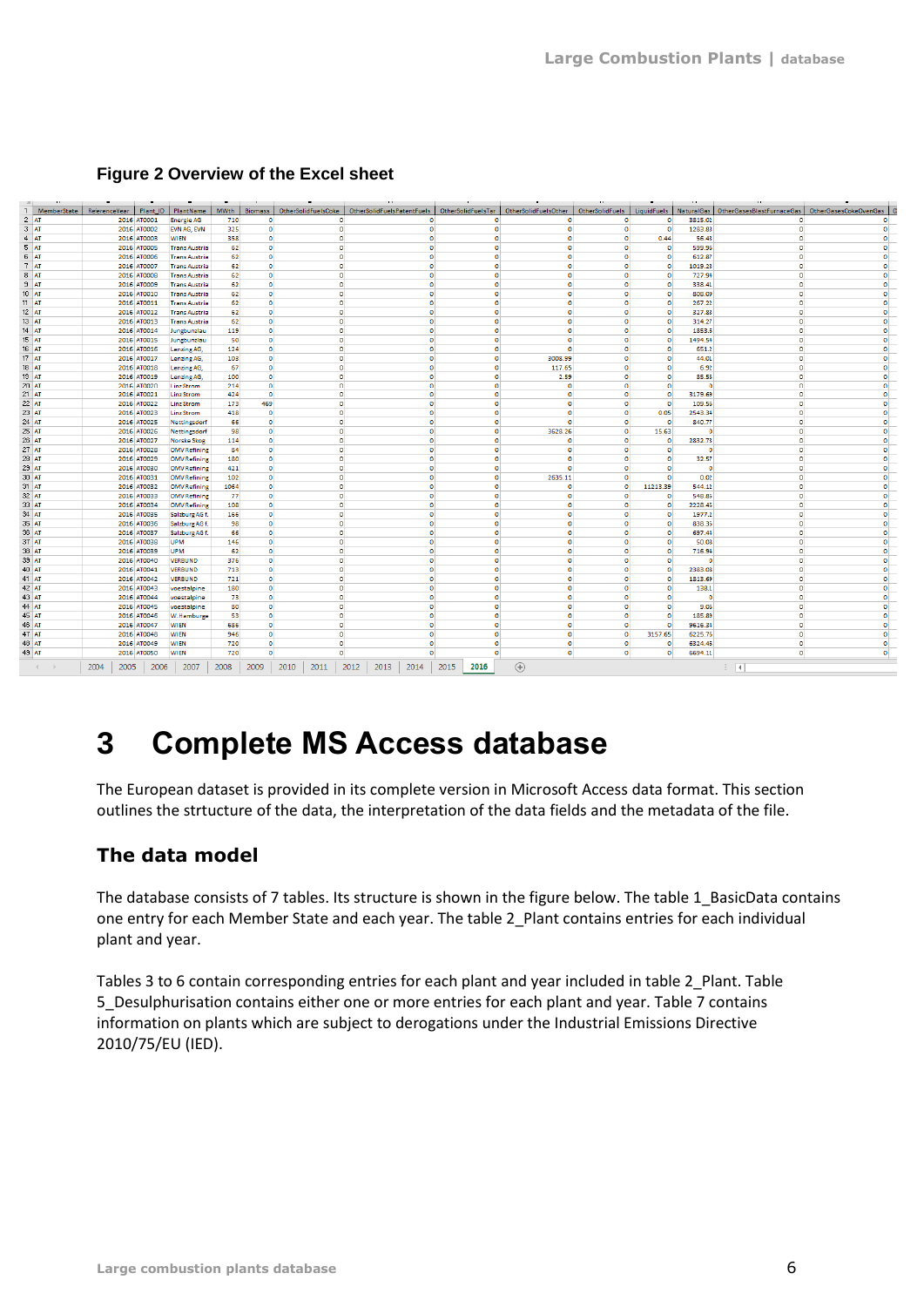

### **Figure: Structure of the LCP database v4**

The field "ID" in table 1\_BasicData is the foreign key for table 2\_Plant. The field "ID" in table 2\_Plant is the foreign key for tables 3 to 7. The IDs and foreign keys are in "hidden mode" in the Access data tables. The field "Unique\_Plant\_ID" in table 2\_Plant is the foreign key for table 7. All fields in the various tables are described below.

## <span id="page-6-0"></span>**Tables and fields**

The LCP database contains the following tables and fields:

### **Fields in Table 1\_BasicData**

- ID (AutoValue, hidden field): Key for this table
- xml file and release timestamp
- Member State (Text): Two-letter ISO2 country code
- ReferenceYear (Number): Year which the inventory data refers to
- NumberOfPlants (Number): number of plants reported by a Member State in a given year
- Organization (Text): Name of the organization reporting the data
- Address1, City, State, PostalCode, NameOfDepartmentContactPerson, Phone, Email (Text): Contact details of the reporting organization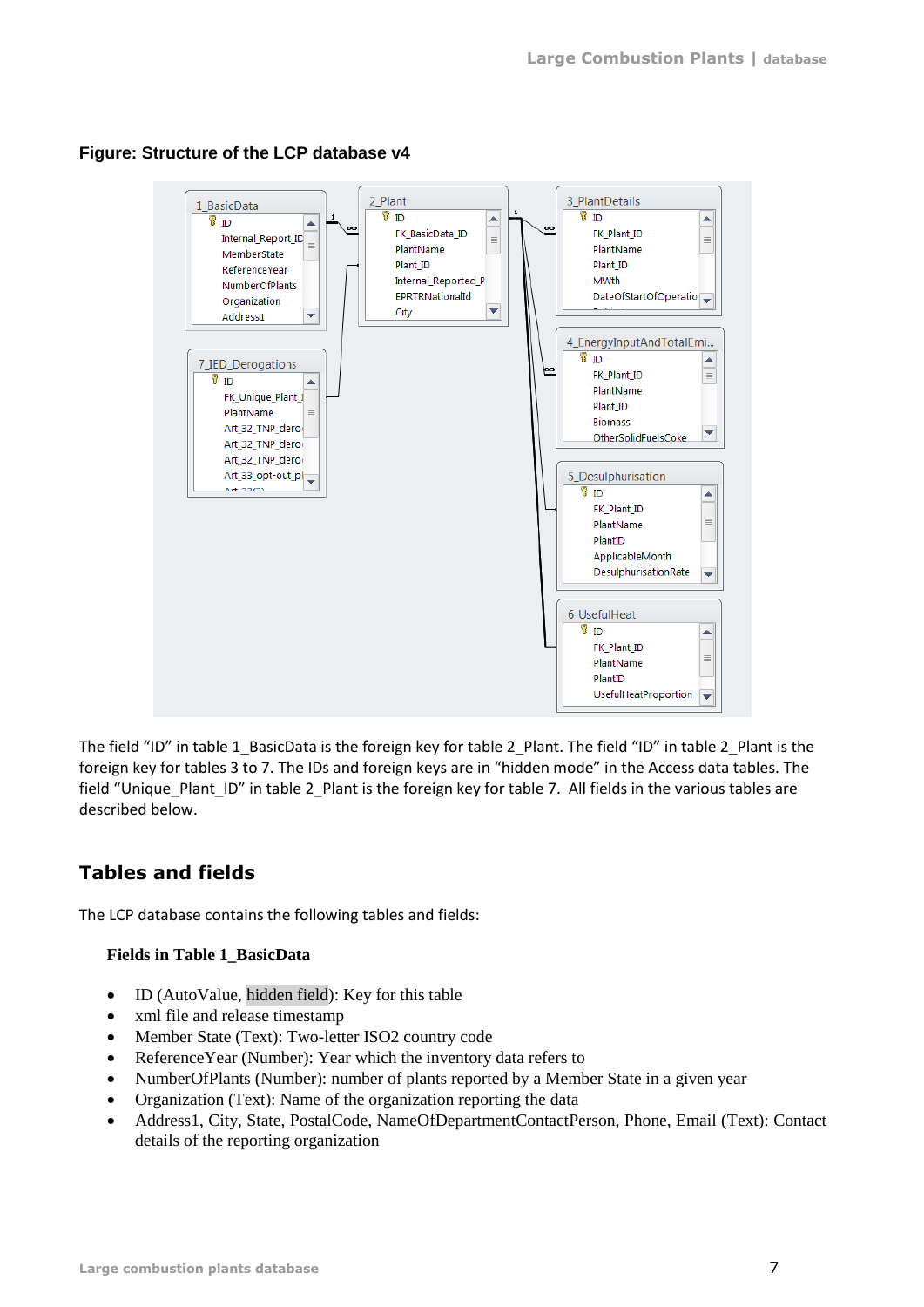### **Fields in Table 2\_Plant**

- ID (AutoValue, hidden field): Key for this table
- FK BasicData ID (Text, hidden field): Foreign key, linking each entry in Table 2 Plant to the corresponding year and Member State in table 1\_BasicData
- PlantName (Text): Name of the plant
- Plant\_ID (Text): Identifier of the plant which stays the same over time. It consists of the two-letter country code and a four-digit number.
- EPRTRNationalID (Text): National identifier of the E-PRTR Facility associated with the plant
- City, Region, PostalCode, CountryCide, BuildingNumber, StreetName (Text): Address details of the plant.
- Longitude (Text): Geographical longitude of the plant (in decimal degrees)
- Latitude (Text): Geographical latitude of the plant (in decimal degrees)
- FacilityName (Text): Name of the E-PRTR Facility associated with the plant
- Comments (Text): Comments by the reporting authority

### **Fields in Table 3\_PlantDetails**

- ID (AutoValue, hidden field): Key for this table
- FK Plant ID (Text, hidden field): Foreign key, linking each entry in Table 3 PlantDetails to the corresponding plant in table 2\_Plant
- PlantName (Text): Name of the plant
- Plant ID (Text): Identifier of the plant which stays the same over time. It consists of the two-letter country code and a four-digit number.
- MWth (Number): Rated thermal input of the plant (megawatts thermal MWth)
- DateOfStartOfOperation (Text): Date when the plant started operating
- Refineries (True/false): This entry is true where the plant is part of a refinery
- OtherSector (Text): Name of the plant's sector (other than refinery)
- OperatingHours (Number): Operating hours of the LCP
- Comments (Text): Comments by the reporting authority
- TypeOfCombustionPlant (Text): Main type of combustion plant
- TypeOfCombustionPlantFurtherDetails (Text): Further details
- Derogation (Text): If the plant is subject to a derogation, the corresponding Article of the IED is provided here.

### **Fields in Table 4\_EnergyInputAndTotalEmissionsToAir**

- ID (AutoValue, hidden field): Key for this table
- FK\_Plant\_ID (Text, hidden field): Foreign key, linking each entry in Table 4 to the corresponding plant in table 2\_Plant
- PlantName (Text): Name of the plant
- Plant ID (Text): Identifier of the plant which stays the same over time. It consists of the two-letter country code and a four-digit number.
- Biomass (number): Total biomass energy input of the plant in the reporting year (TJ)
- OtherSolidFuelsCoke (number): Total energy input of coke of the plant in the reporting year (TJ)
- OtherSolidFuelsPatentFuels (number): Total energy input of patent fuels of the plant in the reporting year (TJ)
- OtherSolidFuelsTar (number): Total energy input of tar of the plant in the reporting year (TJ)
- OtherSolidFuelsOther (number): Total energy input of other solid fuels of the plant in the reporting year (TJ)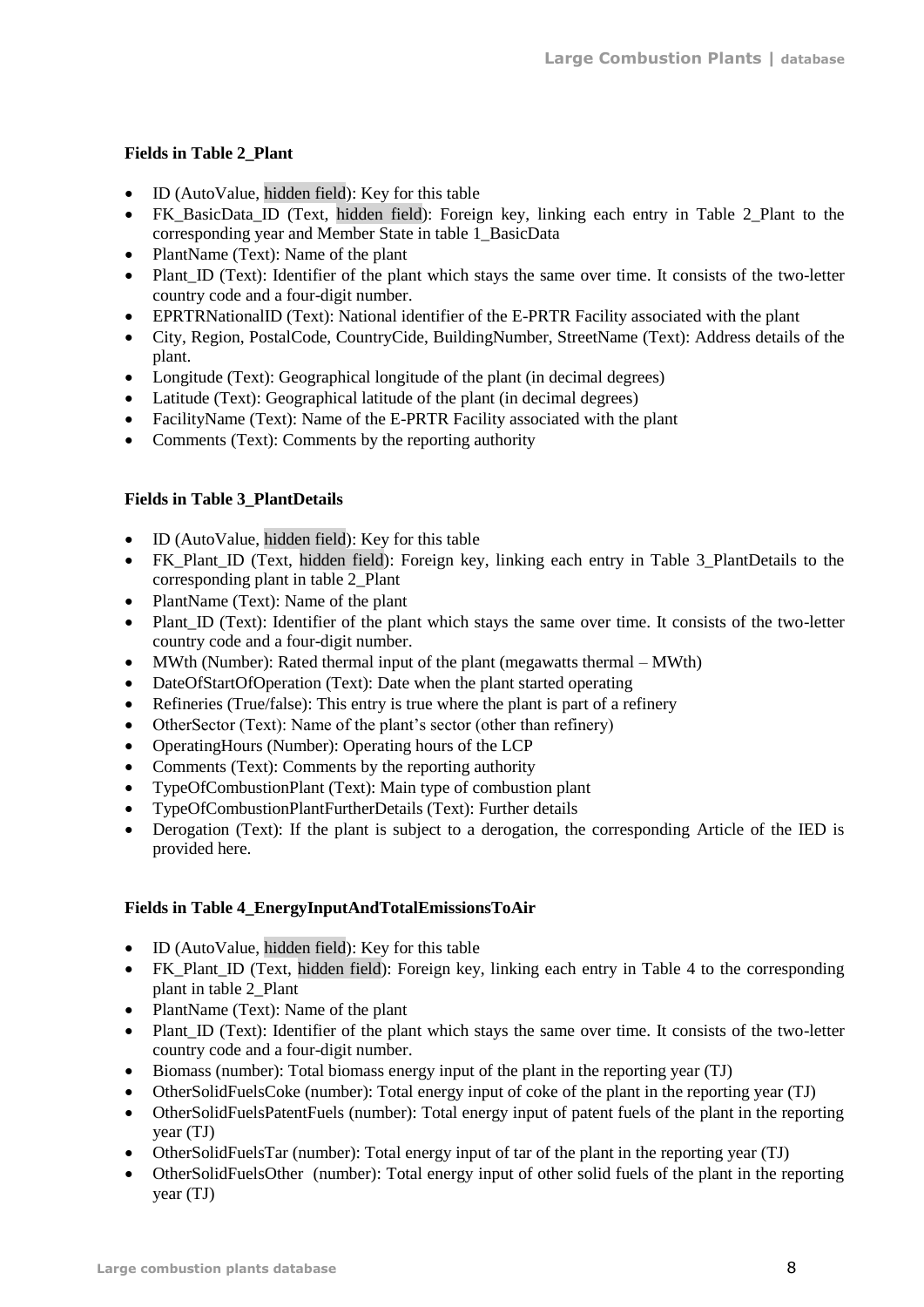- OtherSolidFuels (number): Total energy input of other solid fuels of the plant in the reporting year (TJ) – used in 2004-2015, when "other solid fuels" were not subdivided into several categories.
- LiquidFuels (number): Total liquid fuel energy input of the plant in the reporting year (TJ)
- NaturalGas (number): Total natural gas energy input of the plant in the reporting year (TJ)
- OtherGasesBlastFurnaceGas (number): Total energy input of blast furnace gas of the plant in the reporting year (TJ)
- OtherGasesCokeOvenGas (number): Total energy input of coke oven gas of the plant in the reporting year (TJ)
- OtherGasesFurnaceGas (number): Total energy input of furnace gas of the plant in the reporting year (TJ)
- OtherGasesLPG (number): Total energy input of LPG of the plant in the reporting year (TJ)
- OtherGasesOxygenSteel (number): Total energy input of oxygen steel gas of the plant in the reporting year (TJ)
- OtherGasesRefineryGas (number): Total energy input of refinery gas of the plant in the reporting year (TJ)
- OtherGasesOther (number): Total energy input of other gases of the plant in the reporting year (TJ)
- OtherGases (number): Total energy input of other gases of the plant in the reporting year (TJ) used in 2004-2015, when "other gases" were not subdivided into several categories.
- Coal (number): Total coal energy input of the plant in the reporting year (TJ)
- Lignite (number): Total lignite energy input of the plant in the reporting year (TJ)
- Peat (number): Total peat energy input of the plant in the reporting year (TJ)
- SO2 (number): Total of  $SO<sub>2</sub>$  emissions of the plant in the reporting year (t)
- NOx (number): Total of NO<sub>x</sub> emissions of the plant in the reporting year (t)
- Dust (number): Total of dust emissions of the plant in the reporting year  $(t)$

#### **Fields in Table 5\_Desulphurisation**

- ID (AutoValue, hidden field): Key for this table
- FK\_Plant\_ID (Text, hidden field): Foreign key, linking each entry in Table 5 to the corresponding plant in table 2\_Plant
- PlantName (Text): Name of the plant
- Plant ID (Text): Identifier of the plant which stays the same over time. It consists of the two-letter country code and a four-digit number.
- ApplicableMonth (Text): Three-character abbreviation of the month for which information on desulphurization is reported.
- DesulphurisationRate (Number): Desulphurisation rate (between 0 and 1).
- SulphurContent (Text): SulphurContent of the fuel (between 0 and 1).
- TechnicalJustification (Text): Technical justification of the non-feasibility of applying with the limit values.

#### **Fields in Table 6\_UsefulHeat**

- ID (AutoValue, hidden field): Key for this table
- FK Plant ID (Text, hidden field): Foreign key, linking each entry in Table 6 to the corresponding plant in table 2\_Plant
- PlantName (Text): Name of the plant
- Plant\_ID (Text): Identifier of the plant which stays the same over time. It consists of the two-letter country code and a four-digit number.
- UsefulHeatProportion (Number): Proportion of useful heat (between 0 an 1).